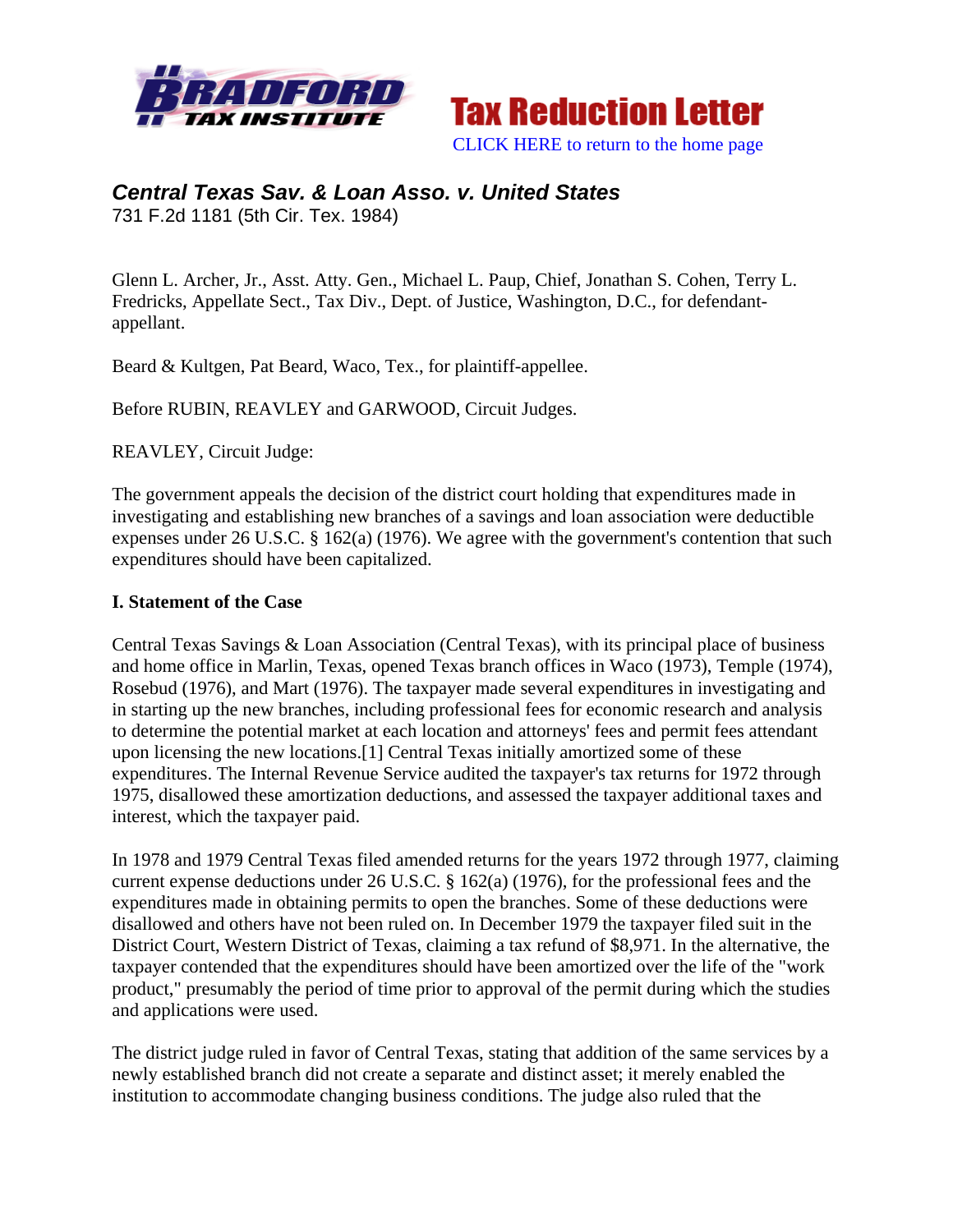expenditures for the permits and studies had no measurable value beyond the date of approval for the branch offices. He relied chiefly on NCNB Corp. v. United States, 684 F.2d 285 (4th Cir.1982) (en banc), in reaching these conclusions. For the reasons set out below, this court reaches a different result from that in NCNB.

## **II. Section 162(a) Deductions**

Section 162(a) provides that "[t]here shall be allowed as a deduction all the ordinary and necessary expenses paid or incurred during the taxable year in carrying on any trade or business...." (emphasis added). To qualify as an allowable deduction under this section an item "must  $(1)$  'be paid or incurred during the taxable 1183\*1183 year,'  $(2)$  be for 'carrying on any trade or business,' (3) be an `expense,' (4) be a necessary expense, and (5) be an `ordinary' expense." Commissioner v. Lincoln Savings & Loan Association, 403 U.S. 345, 352, 91 S.Ct. 1893, 1898, 29 L.Ed.2d 519 (1971).

"Carrying on any trade or business" has been interpreted to mean that only an existing business, i.e., one that is fully operational, may take advantage of the provision. See Richmond Television Corp. v. United States, 345 F.2d 901, 907 (4th Cir.), vacated on other grounds, 382 U.S. 68, 86 S.Ct. 233, 15 L.Ed.2d 143 (1965). Hence, if a taxpayer were to start a new business, the preoperational or start-up expenses would not be deductible under section 162(a). Similarly, if the taxpayer were to investigate the feasibility of acquiring an existing business or stock in such a business, such costs would not be deductible under section 162(a) but would be capitalized. See Ellis Banking Corp. v. Commissioner, 688 F.2d 1376, 1379 (11th Cir.), cert. denied, 463 U.S. 1207, 103 S.Ct. 3537, 77 L.Ed.2d 1388 (1983). It would seem anomalous to say that if a taxpayer purchases or merges with a savings and loan in another city, it must capitalize the investigative and start-up costs; but if it establishes a new office, these same costs may be deducted under §  $162(a)$ .

Section 162(a) further requires that an item be paid or incurred and the benefit exhausted during the taxable year to be deductible. While the period of the benefits may not be controlling in all cases, it nonetheless remains a prominent, if not predominant, characteristic of a capital item. NCNB Corp. v. United States, 684 F.2d at 295 (Murnaghan, J., dissenting). See United States v. Mississippi Chemical Corp., 405 U.S. 298, 310, 92 S.Ct. 908, 915, 31 L.Ed.2d 217 (1972) (where security is of value in more than one taxable year, it is a capital asset). We still consider, therefore, that the continuation of the permit's value to the taxpayer for a period exceeding one year is evidence that the permit or its costs of acquisition are capital items. E.g., Shutler v. United States, 470 F.2d 1143, 1147 (10th Cir.), cert. denied, 411 U.S. 982, 93 S.Ct. 2275, 36 L.Ed.2d 959 (1973); Wells-Lee v. Commissioner, 360 F.2d 665, 669 (8th Cir.1966); Nachman v. Commissioner, 191 F.2d 934, 936 (5th Cir.1951). In this case, the permit was a one-time payment that gave the taxpayer the right to operate for an indefinite period of time. The benefit secured by the permit clearly extended beyond the year in which the fee payment was made. Furthermore, the fact that the fee payment was made only once supports the proposition that the outlay was a capital asset, rather than an annual expense. Wells-Lee, 360 F.2d at 670.

The third requirement of section  $162(a)$  is that the expenditure be an ordinary and necessary expense. The courts have long had difficulty determining whether an expenditure is ordinary and necessary.[2] The parties do not contest the necessity of the expenditures to establish the branches. Our inquiry is whether they were ordinary. In Lincoln Savings, the Supreme Court addressed the question whether a payment required by section 404(d) of the National Housing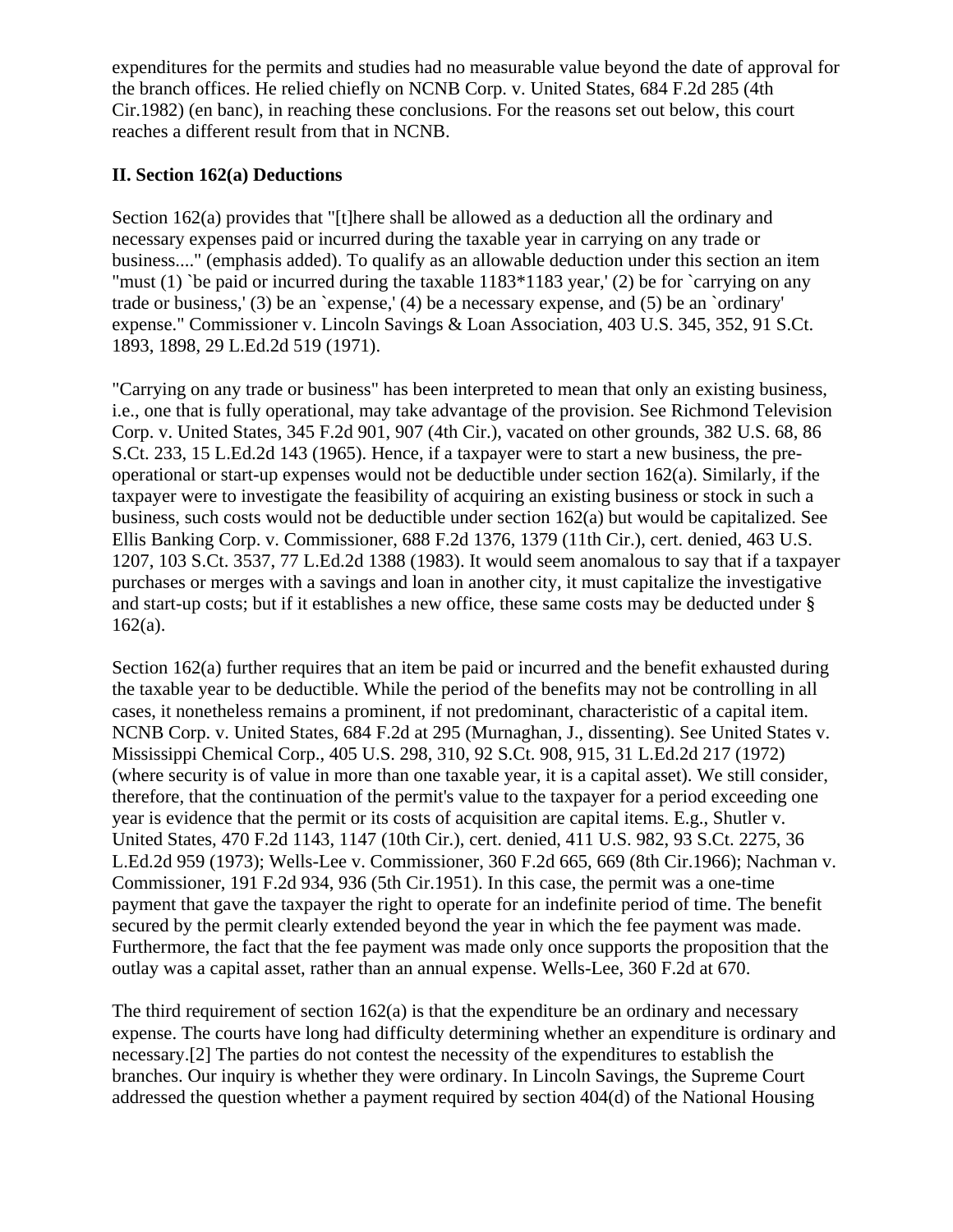Act was deductible as an ordinary expense. 403 U.S. 345, 346, 91 S.Ct. 1893, 1895. The savings and loan association was required to pay a two percent premium of the increase in the total of its insured accounts. Id. at 348-49, 91 S.Ct. 1896. This premium was used to provide insurance for deposits in the participating institutions. Id. at 350, 91 S.Ct. at 1897. The institution retained a pro rata share in the reserve fund, but the interest was not transferable, except in case of merger or consolidation or similar transactions. Id. The taxpayer argued that the premium was an ordinary expense of doing business since it was an obligatory expenditure, 1184\*1184 made by all similarly situated savings and loan institutions, with little possibility of future benefit. Id. at 354, 91 S.Ct. at 1899. The Supreme Court disagreed and stated the test for distinguishing an ordinary expense from a capital expenditure:

 The presence of an ensuing benefit that may have some future aspect is not controlling. Many expenses concededly deductible have prospective effect beyond the taxable year.

What is important and controlling, we feel, is that the § 404(d) payment serves to create or enhance for Lincoln what is essentially a separate and distinct additional asset and that, as an inevitable consequence, the payment is capital in nature and not an expense, let alone an ordinary expense, deductible under § 162(a)....

Id. at 354, 91 S.Ct. at 1899. Our question, therefore, is whether the establishment of a new branch office creates a separate and distinct additional asset.

The district judge concluded that the expenditures in question related only to the acquisition of a permit and were of no use after the permit was received. We disagree. Section 162(a) must be read in tandem with section 263(a), which provides:

No deduction shall be allowed for  $-$  (1) any amount paid out for new buildings or for permanent improvements on betterments made to increase the value of any property or estate....

#### 26 U.S.C. § 263(a) (1976).

This provision has been construed to mean that expenditures incurred in the acquisition of a capital asset must generally be capitalized. Woodward v. Commissioner, 397 U.S. 572, 576, 90 S.Ct. 1302, 1305, 25 L.Ed.2d 577 (1970); Southland Royalty Co. v. United States, 582 F.2d 604, 606, 217 Ct.Cl. 431 (1978), cert. denied, 441 U.S. 905, 99 S.Ct. 1991, 60 L.Ed.2d 373 (1979). Expenditures "made with the contemplation that they will result in the creation of a capital asset cannot be deducted as ordinary and necessary business expenses even though that expectation is subsequently frustrated or defeated." Ellis Banking Corp., 688 F.2d at 1382 (quoting Union Mutual Life Insurance Co. v. United States, 570 F.2d 382, 392 (1st Cir.), cert. denied, 439 U.S. 821, 99 S.Ct. 87, 58 L.Ed.2d 113 (1978)). The district judge therefore erred by concluding that the expenditures had no measurable value to the savings and loan after it acquired approval to open the branch offices. The character of the item acquired determines the tax treatment of the expenditures made to acquire it. E.g., Nachman v. Commissioner, 191 F.2d at 936 (cost of liquor license good for remainder of year must be capitalized where asset could reasonably be expected to serve taxpayer in future years).

The court must look to the character of the item for which the expenditure was made to determine if it was a separate and identifiable asset. The Fourth Circuit, in NCNB Corp. v. United States, held that a branch office for a bank was not an asset but merely an expansion of an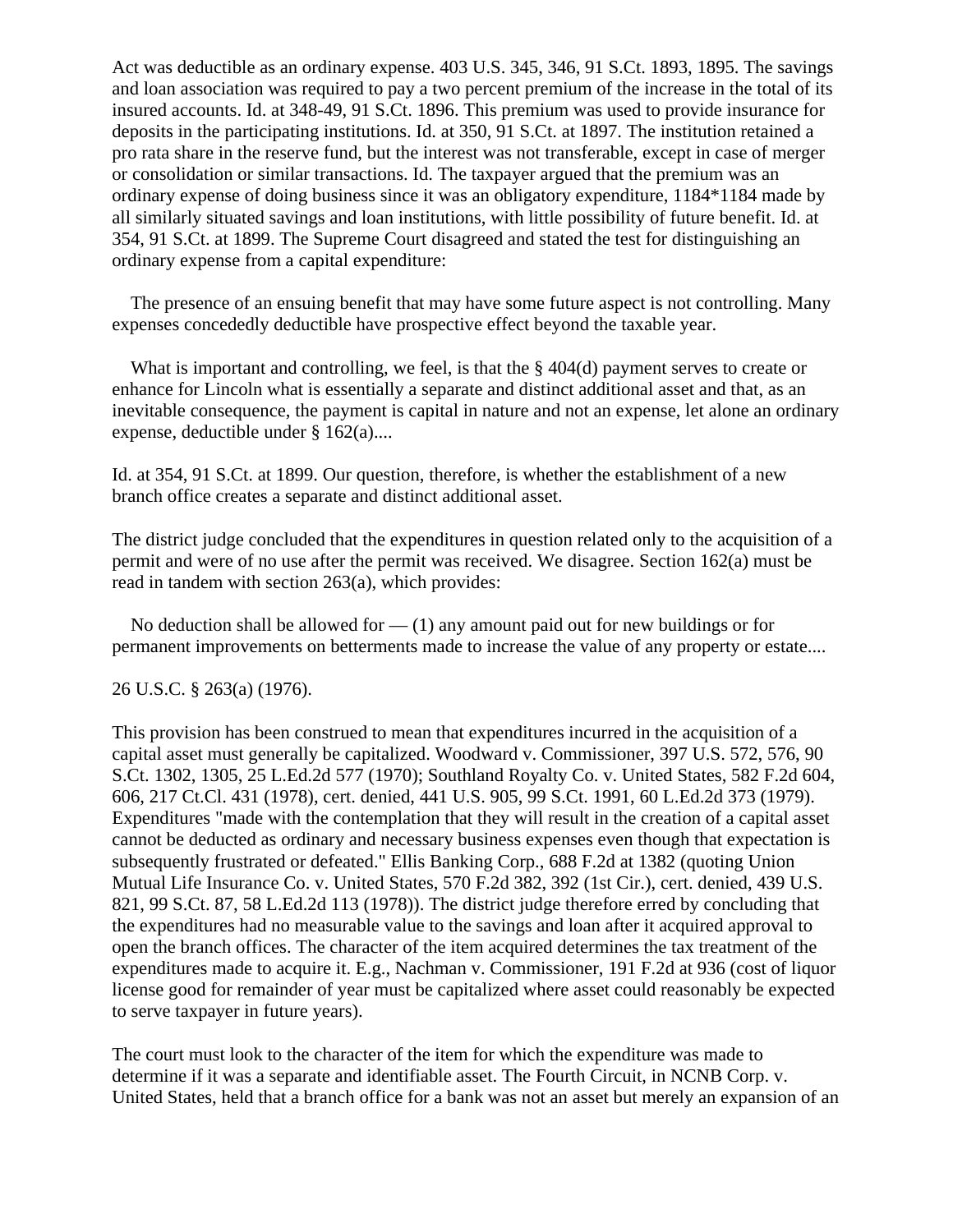existing business into new markets. 684 F.2d at 290. In reaching its conclusion it relied upon Briarcliff Candy Corp. v. Commissioner, 475 F.2d 775 (2nd Cir.1973), where a candy manufacturer, which owned its own retail stores, set up a "franchise" division within the company to promote sales of its product through other retail outlets such as pharmacies. The manufacturer had no property interest in the space allocated to its product in these stores, and had no control over the store owners. Id. at 786. Based on these facts the court determined that the franchises had no ascertainable and measurable value at the time they were established and were, therefore, not assets. Id. at 785.

The NCNB court also cited the "credit card cases" in which several circuits determined that the costs incurred by banks in providing credit card services to its customers were deductible as ordinary expenses. In Colorado Springs National Bank v. United States, 505 F.2d 1185, 1190 (10th Cir.1974), for example, the court determined that credit cards were merely a new method for a bank to provide letters of credit to its customers. The court, adhering 1185\*1185 to the rule of Briarcliff, held that the bank had no property right in the new credit card procedures and that there was no way to determine the useful life of the asset. Id. at 1192. Accord Iowa-Des Moines National Bank v. Commissioner, 592 F.2d 433 (8th Cir.1979); First National Bank of South Carolina v. United States, 558 F.2d 721, 723 (4th Cir.1977).

We distinguish these cases from the situation where an association opens a new branch. Briarcliff itself distinguishes creation of a branch office from mere expansion of existing services to new markets: "[T]he changes which Loft made in its own internal organization to spread its sales into a new territory were not comparable to the acquisition of a new additional branch or division to make and sell a new and different product." 475 F.2d at 782. Following Briarcliff, we find that Central Texas had a property interest in its branch offices. It had a separate right to do business in a new territory which it acquired by virtue of the permit. It had the right to receive new accounts for new customers in a new market. It gained the right to challenge the entry of competitors into the local market. Even an intangible property right, such as the right to do business, may be a capital item. E.g., Skilken v. Commissioner, 420 F.2d 266, 270 (6th Cir.1969) (good will of business must be capitalized). Moreover, this right was easily valued at the time the permit was acquired. It was measurable by the value of its deposits and the income from its loans. That the branch was not transferable is not significant. This fact did not prevent the Supreme Court from holding that a non-transferable interest, except in limited circumstances, was nonetheless an asset. Lincoln Savings, 403 U.S. at 350, 91 S.Ct. at 1897. The taxpayer obtained a separate and identifiable business right that was exercised in a separate office by a separate staff in an exclusive territory. We therefore find the branch offices to be separate and distinct assets within the Lincoln Savings definition.

In finding branch banks not to be separate assets, the NCNB court also relied upon the Comptroller of Currency's requirement that banks treat expenditures for their establishment as expenses in their accounting procedures. Compulsory accounting rules of a regulatory agency, however, do not necessarily determine the tax consequences of the item. Commissioner v. Idaho Power Co., 418 U.S. 1, 15, 94 S.Ct. 2757, 2765, 41 L.Ed.2d 535 (1974); Commissioner v. Lincoln Savings, 403 U.S. at 355, 91 S.Ct. at 1899; Colorado Springs National Bank v. United States, 505 F.2d at 1188. An accounting practice must accurately reflect income in order to be presumptively controlling. Idaho Power Co., 418 U.S. at 15, 94 S.Ct. at 2766. For the reasons discussed above, we view the deduction of the investigatory and start-up expenses as an inaccurate reflection of the benefits or income of the taxpayer. Although the expenses are incurred in a single year, they procure benefits that endure for the life of the branch. The tax